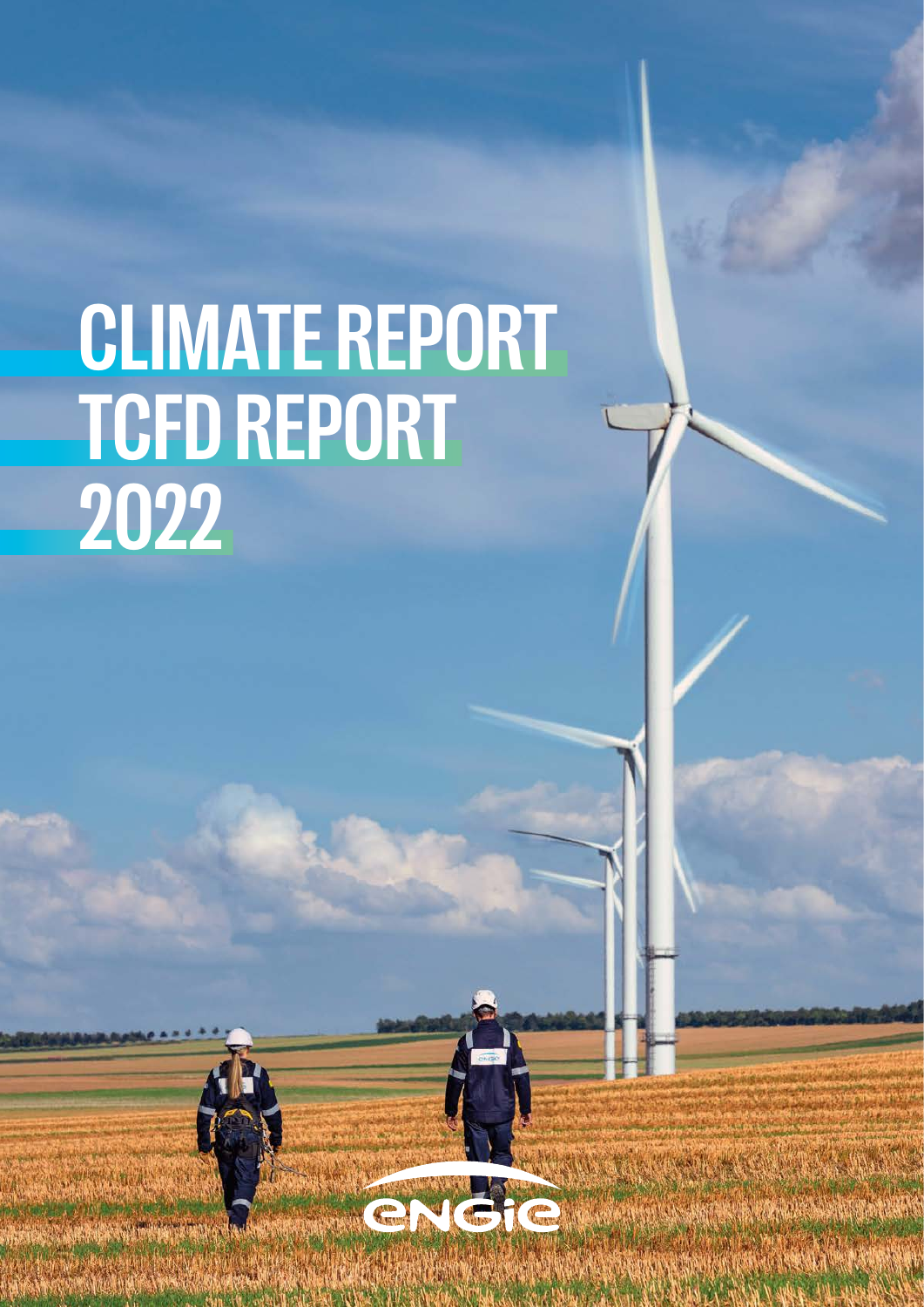## **REACHING FULL-SCOPE NET ZERO BY 2045 FOLLOWING A "WELL BELOW 2°C" TRAJECTORY**

ENGIE is aiming to offset all of its direct and indirect Greenhouse Gas (GHG) emissions by carbon sequestration, in order to achieve carbon neutrality by 2045. The Group is also committed to helping its customers reduce or avoid emissions.



#### **OFF-BALANCE-SHEET**

**CUSTOMER DECARBONIZATION** Reducing customers' GHG emissions through ENGIE's products and services **Emissions avoided or reduced**

#### **BIOGENIC CO<sub>2</sub> EMISSIONS**

Carbon contained in agricultural or forestry biomass, emitted during its combustion or degradation.

Definition of "biogenic emissions": Biogenic carbon is carbon contained in agricultural or forestry biomass, emitted during its combustion or degradation, as well as carbon in soil organic matter. CO<sub>2</sub> molecules come from two different types of sources, biogenic or fossil, but behave the same in the atmosphere.

#### **Scenarios as a tool for projecting possible futures**

The trajectory chosen by ENGIE focuses on a balanced mix, in which renewable gas and CCUS (Carbon Capture, Utilization and Storage) solutions all have their benefits, in order to guarantee the best levels of efficiency and resilience of the energy system.

Studies carried out by the Group at the European level have shown that large-scale electrification would lead to additional costs of more than €10 billion per year by 2050 and increased vulnerability of the electricity system. The fact that we are depriving ourselves of the proven potential of various energy vectors, including renewable gas, decarbonization solutions such as CCS (Carbon Capture and Storage) and the use of existing networks, increases the problem of managing the electricity peak and matching

**Scenario based on the 'greening' of natural gas in France**

energy supply and demand. The Group also believes that the use of a wider range of decarbonization options puts players in the energy system in a better position to benefit from technological advances and meet the **needs of flexibility** inherent in the energy market. It also reduces the economic and political pressure on electricity infrastructure (new lines to be built, acceptability of decarbonized production assets, whether it is wind, solar or nuclear). On the basis of these studies and the development of a renewable gas sector, the Group has outlined internal scenarios for the decarbonization of the European energy system which have led it to the opinions described below.





Residual supply after exports to other countries to meet domestic demand.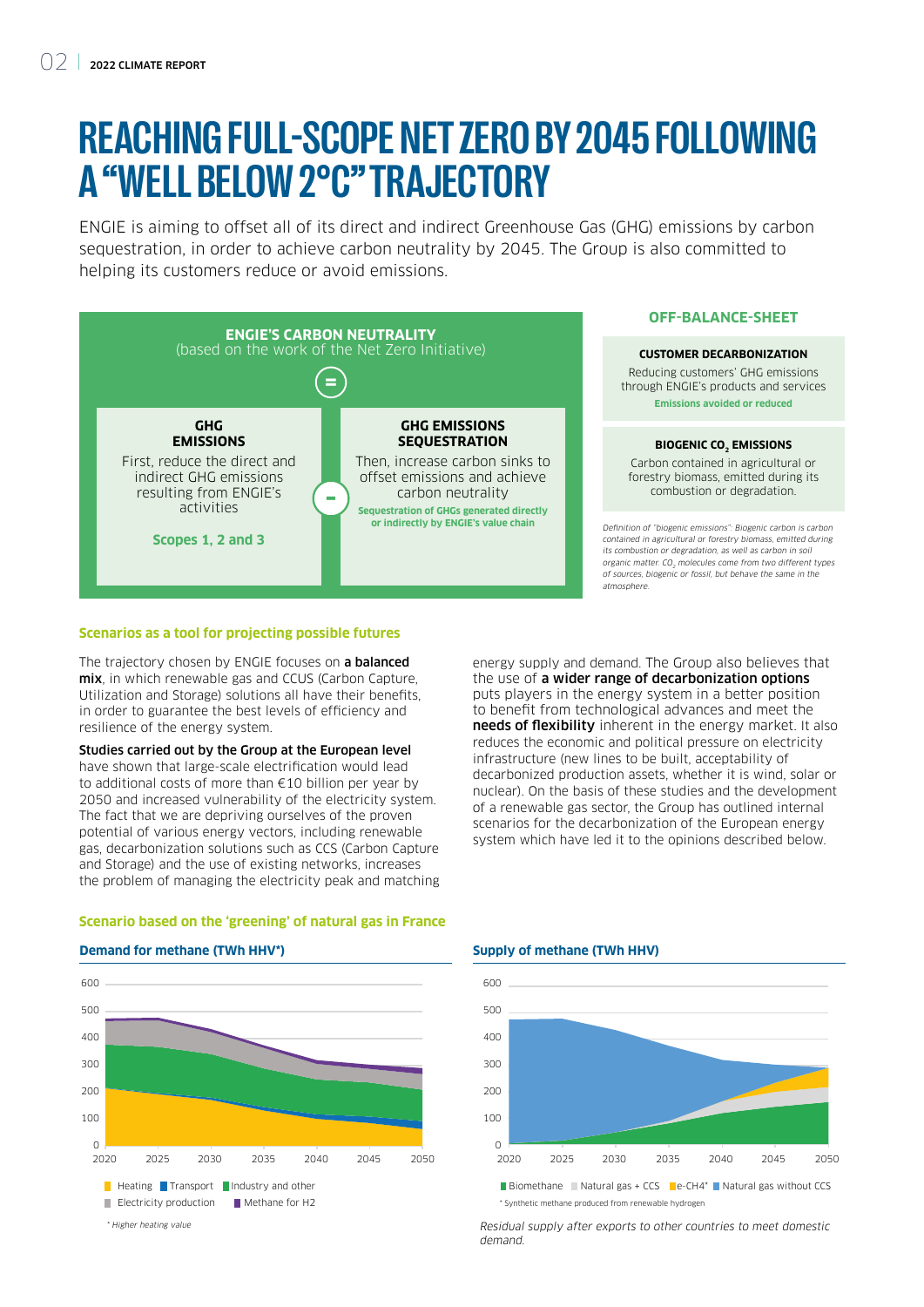

Catherine MacGregor, Chief Executive Officer

We are at a pivotal moment in the energy world. It is crucial to put the energy transition at the heart of stimulus packages in a post-pandemic context. With a corporate purpose, a strategy and a business model in line with these challenges, ENGIE is well-positioned to take advantage of all opportunities that this transition has to offer. Our commitment is reflected by tangible and ambitious objectives which are relevant to our activities and, more broadly, to our entire value chain. "

#### **The Group's climate trajectory is based on four strong convictions regarding decarbonization scenarios:**

- The Group's gas-fired power generation assets (or thermal assets) are now essential to the security and balance of the energy systems of which they are part.
- In an electricity mix dominated by intermittent renewable energies, the need for flexibility solutions to ensure the balance of the carbon-neutral energy system will be greatly increased (multiplied by 4 in 2035 according to the IEA in its Net Zero Emissions scenario ).
- Only thermal assets can provide this flexibility on an inter-weekly and inter-seasonal basis. While pumped storage power stations (PSP) can usefully supplement these thermal assets, their potential remains limited. Moreover, at these time scales, the batteries are not suitable.
- Gas-fired thermal assets can be completely decarbonized by 2040-2045 thanks in particular to biomethane and renewable hydrogen.

These convictions lead ENGIE to adopt a "well-below 2°C" trajectory in the process of being certified with a target level of GHG emissions linked to energy production (electricity, heat and cold) (scopes 1 and 3) of a maximum of 43 Mt  $CO<sub>2</sub>$ eq. in 20301.

ENGIE has also set itself a new carbon intensity reduction target to reach 230 g CO<sub>2</sub> eq./kWh in 2025, then 158 g CO<sub>2</sub> eq./kWh in 20302. This commitment consists of reducing carbon intensity of energy production by 55% over the period 2017-2030. By way of comparison, a 1.5°C 2030 trajectory would mean reducing carbon intensity by 78%. Such a reduction could not materialize without a large sale of assets. Indeed, these thermal assets could not be closed, otherwise the security of the electrical system to which they are connected would be jeopardized. They would therefore continue to emit GHGs.

Thus ENGIE considers that it is more virtuous to remain at this stage a key player in thermal production by committing to decarbonization of these assets made possible by several technologies (biomethane, carbon capture and, depending on technological developments, hydrogen) whose regulatory framework is currently changing rapidly (particularly in the EU) to enable the associated investments to be triggered. Twenty years will nevertheless be necessary to fully industrialize these technologies and achieve this decarbonization by 2040-2045.

1 - compared to 106 Mt CO<sub>2</sub> eq. in 2017 2 - compared to 348 gCO<sub>2</sub> eq./kWh in 2017

#### **Levers to achieve carbon neutrality**

| 2030<br>2021<br>2017         | 2045                                                                                                                                                                                                                                                                                                                       |
|------------------------------|----------------------------------------------------------------------------------------------------------------------------------------------------------------------------------------------------------------------------------------------------------------------------------------------------------------------------|
| Coal                         | <b>Phase-out of coal by 2025 in Europe</b> and by 2027 in the rest of the world                                                                                                                                                                                                                                            |
| <b>Fossil gas</b>            | Substitution of fossil gas with renewable gas (biomethane and hydrogen) once<br>industrial maturity has been reached                                                                                                                                                                                                       |
| <b>Biomethane</b>            | 4 TWh of biomethane produced in France by 2030<br>€2 bn invested in biomethane by 2030                                                                                                                                                                                                                                     |
| <b>Renewable hydrogen</b>    | 4 GW hydrogen production capacity through electrolysis by 2030<br>700 km of dedicated hydrogen networks by 2030<br><b>1 TWh</b> of hydrogen storage capacity by 2030<br><b>30 TWh</b> of hydrogen in the centrally-managed energy portfolio by 2030<br><b>More than 100</b> fueling stations for hydrogen vehicles by 2030 |
| <b>Renewable electricity</b> | 50 GW of renewables capacity by 2025 and 80 GW by 2030<br>+3 GW/year of renewables capacity between 2019-2021<br>+4GW/year of renewables capacity between 2022-2025<br>+6GW/year of renewables capacity between 2026-2030<br>€6 to €7 bn in investments between 2021-2023                                                  |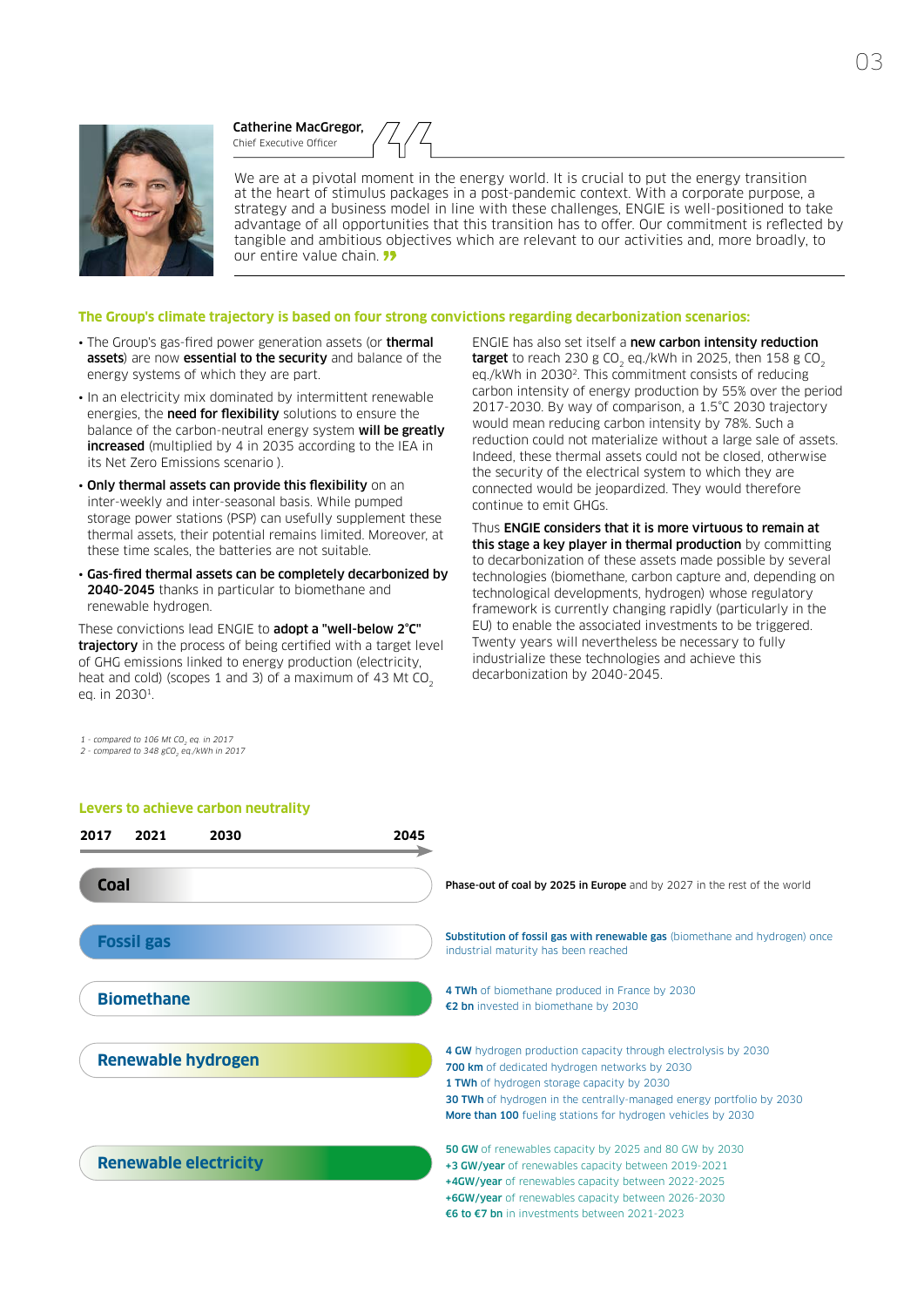To achieve its zero-carbon target by 2045, ENGIE uses a strategy structured around several pillars.

#### **A complete exit from coal in the short term**

The Group is aiming for a complete exit from coal in Europe by 2025 and in the rest of the world by 2027. In this context, ENGIE will prioritize the closure or conversion of its plants and will take into account the social consequences of its decisions on employees and local communities to ensure a just transition. In 2021, ENGIE completed the disposal of the Jorge Lacerda complex in Brazil, which includes a 0.7 GW coal-fired power plant, and shut down the Tejo plant in Portugal.

#### **Change in coal capacity** (GW (@100%)) **and 2025.** and 2025.



#### **Long-term development of renewable gas**

In order to achieve its 100% renewable gas objective by 2045, ENGIE intends to decarbonize gas gradually, using biomethane, green hydrogen and CO<sub>2</sub> capture technologies. These technologies will have to benefit from the public support required to become competitive. The development of renewable gas will support that of renewable electricity capacity, intermittent by nature, and optimize investments with a view to a carbon-neutral energy system.

**Biomethane** is part of a circular economy: it allows the deployment of decentralized solutions and the creation of local jobs. It may be injected into all existing networks.

Renewable hydrogen produced by electrolysis from renewable energy will be key to decarbonizing hightemperature industrial processes and transport. The sector should move from local production to a European market benefiting from the repurposing of existing gas networks. Scaling up will require the establishment of partnerships,

#### **Customer and supplier decarbonization**

ENGIE is committed to supporting its 250 preferred suppliers and, ultimately, its 1,350 major suppliers to ensure their targets are aligned with or certified by the Science Based Target Initiative by 2030. This objective will represent 20% of total expenditure, with a view to achieving 80%. At the same time, the Group is involved in international working groups such as the WBCSD (World Business Council for Sustainable development) and the Net Zero Initiative,

#### **In the medium term, significant development of renewable energy production**

ENGIE is targeting 80 GW of renewables capacity by 2030 and 50 GW by 2025 (versus 34.4 GW at the end of 2021). This will allow the Group to reach 58% of renewables capacity in its energy production by 2030, with targets for commissioning solar and wind power capacity at 4 GW per year in 2022-2025 and 6 GW per year in 2026-2030. This development is expected to mobilize €6 billion to €7 billion in investment in 2021-2023, an increase of 20% compared to the 2018-2020 period, and the capital used for renewables activities is expected to double between 2019

#### **Change in renewables capacity** (GW (@100%))



development of the sector with the need for market mechanisms and the mobilization of public authorities in particular.

#### **Biogas: number of production sites connected to ENGIE networks in France** (GRDF/GRTgaz - cumulative)



Production of biogas injected into ENGIE networks in France (TWh)

which has enabled it, together with peers and NGOs, to create a new indicator for measuring the decarbonization of companies and public players. Based on this indicator, ENGIE has set itself an objective of helping to decarbonize its customers by 45 Mt of CO<sub>2</sub> equivalent by 2030. In 2021, the Group's contribution to customer decarbonization was 28 Mt of CO<sub>2</sub> equivalent.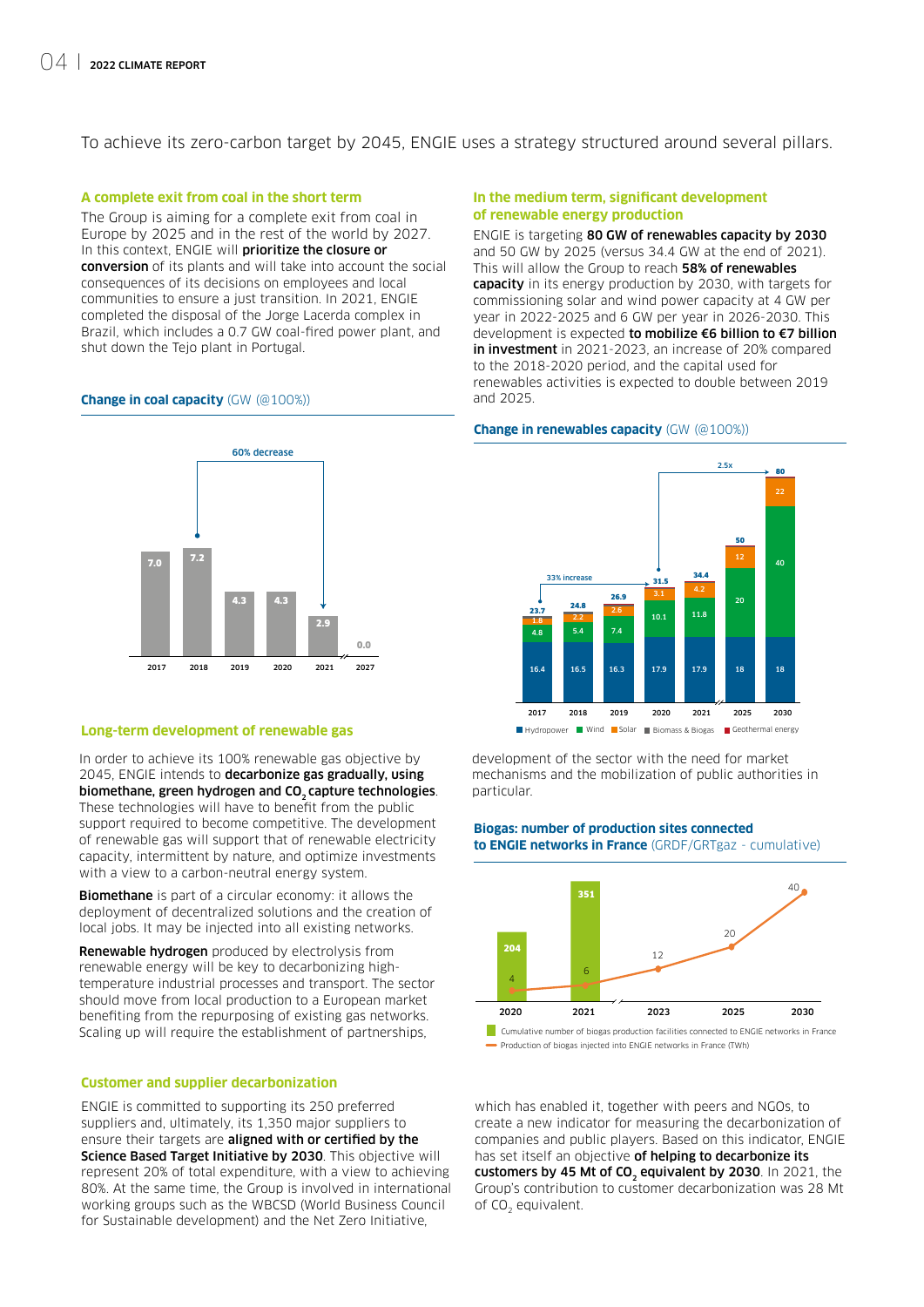### **ANTICIPATING THE PHYSICAL RISKS ASSOCIATED WITH CLIMATE CHANGE**

ENGIE analyzes and adapts its activity to the physical risks associated with climate change.

#### **MAIN IMPACTS OF CLIMATE CHANGE**

- **n** Temperature increase
- **n** Heatwaves
- **n** Lack of rainfall
- **n** Floods
- $\blacksquare$  Extreme wind events

#### **Understanding climate change and its impacts**

To better understand climate change and its impacts on ENGIE, a partnership has been established with the Pierre Simon Laplace Institute to model, as accurately as possible, future energy production trends and the impact of extreme events on all of the Group's technologies in the various regions of the world. In 2021, the impact of climate change on the evolution of the production of solar, wind and hydro-

#### **PHYSICAL RISKS FOR ENGIE**

- Changes to the production profile of installations.
- Production losses and damage to assets and activities.
- Reduction of insurance cover and higher premiums.
- Health and safety risks for people working for the Group.
- Risks incurred via supply chains.
- Resilience of territories and their energy systems.

electric energy was mapped.

>>> In 2022, the Group will finalize this analysis by studying the impact on thermal activities, the supply chain for biomass and biogas and on heating and cooling networks.

To determine the vulnerability of each Group site and activity to extreme events, ENGIE uses an index that measures the sensitivity of each technology to exposure to extreme weather events. A list of priority sites was thus able to be defined during 2021.

**Vulnerability index specific to each ENGIE site and activity Geographic exposure to extreme events Sensitivity of = technology to extreme events x**

#### **Studying the impact of climate change by country**

The impact of climate change on the Group's strategy is also studied using a country-by-country approach or by studying major climate regions of interest to ENGIE. The Group examines the impact according to four main factors: country risk, the value of existing assets, the strategic objectives for

#### **Incorporating physical risks into the investment process**

Adaptation to the physical risks of climate change is embedded in the Group's investment process.

#### **Adapting sites and activities**

Based on the climate impacts identified, ENGIE aims to develop plans for adapting all its sites and activities, starting with the sites most exposed to climate change. These plans will focus on:

- Changes to the production profile of installations.
- Production losses and damage to assets and activities.

2030 and strategic issues specific to the countries studied in the context of three IPCC climate scenarios.

- >>> By mid-2022, ENGIE will finalize the study for all countries and climate regions of interest.
- >>> In 2022, ENGIE will make the mapping available on climate change available to its developers.
- Reduction of insurance coverage and higher premiums.
- Health and safety risks for people working for the Group.
- Risks incurred via supply chains.
- >>> In 2022, the Group will deploy the first plans for adapting all technologies used by the Group.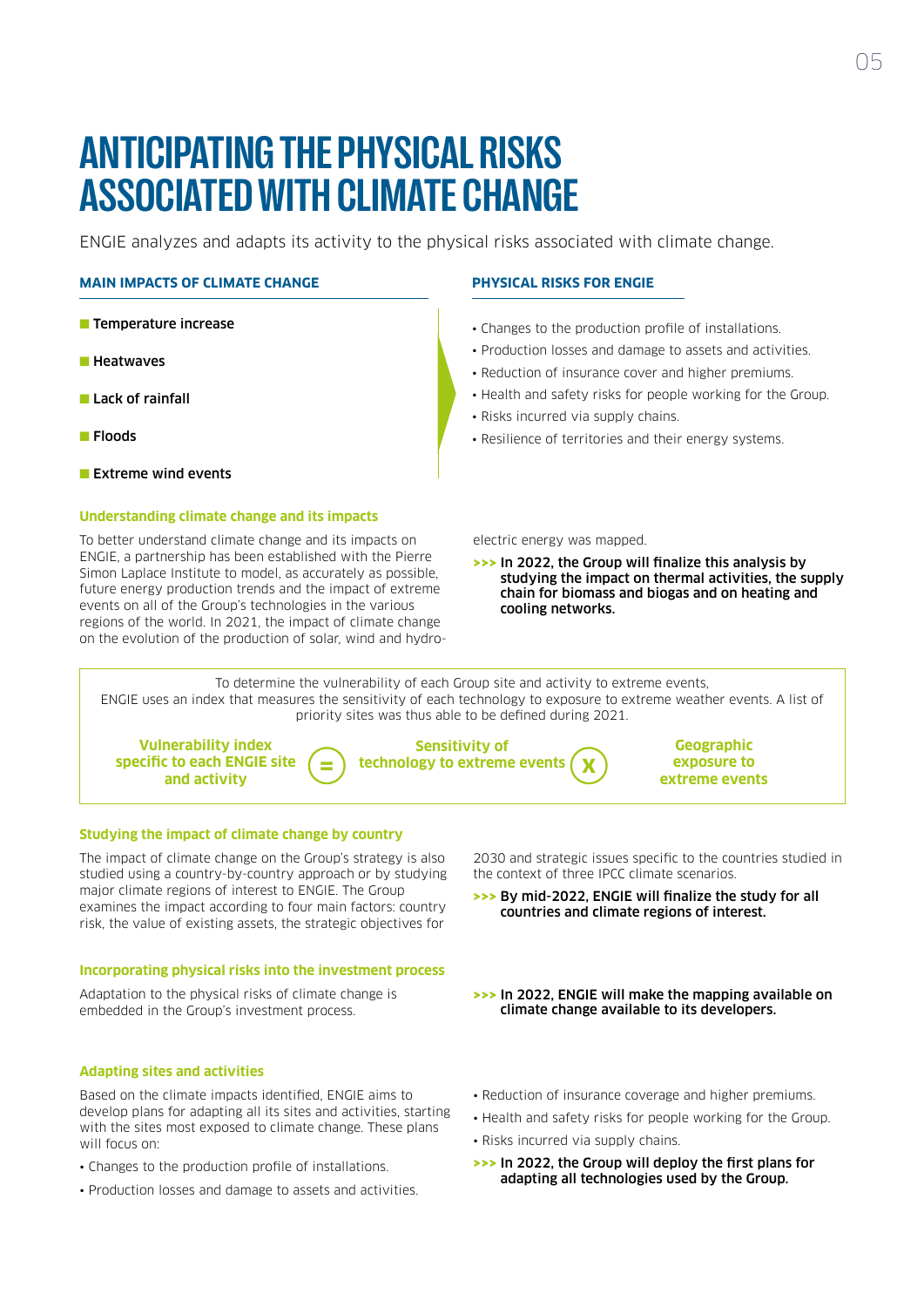## **THE CHALLENGES OF DECARBONIZATION AT THE HEART OF THE GROUP'S GOVERNANCE**

Implementing the carbon-neutrality trajectory across all ENGIE's activities required the adaptation of various governance processes. Whether at the level of management bodies, investment processes or Research and Innovation, climate challenges permeate all the Group's decision-making channels.

#### **Climate governance – Board responsibilities**



### **Climate governance – Executive responsibilities**

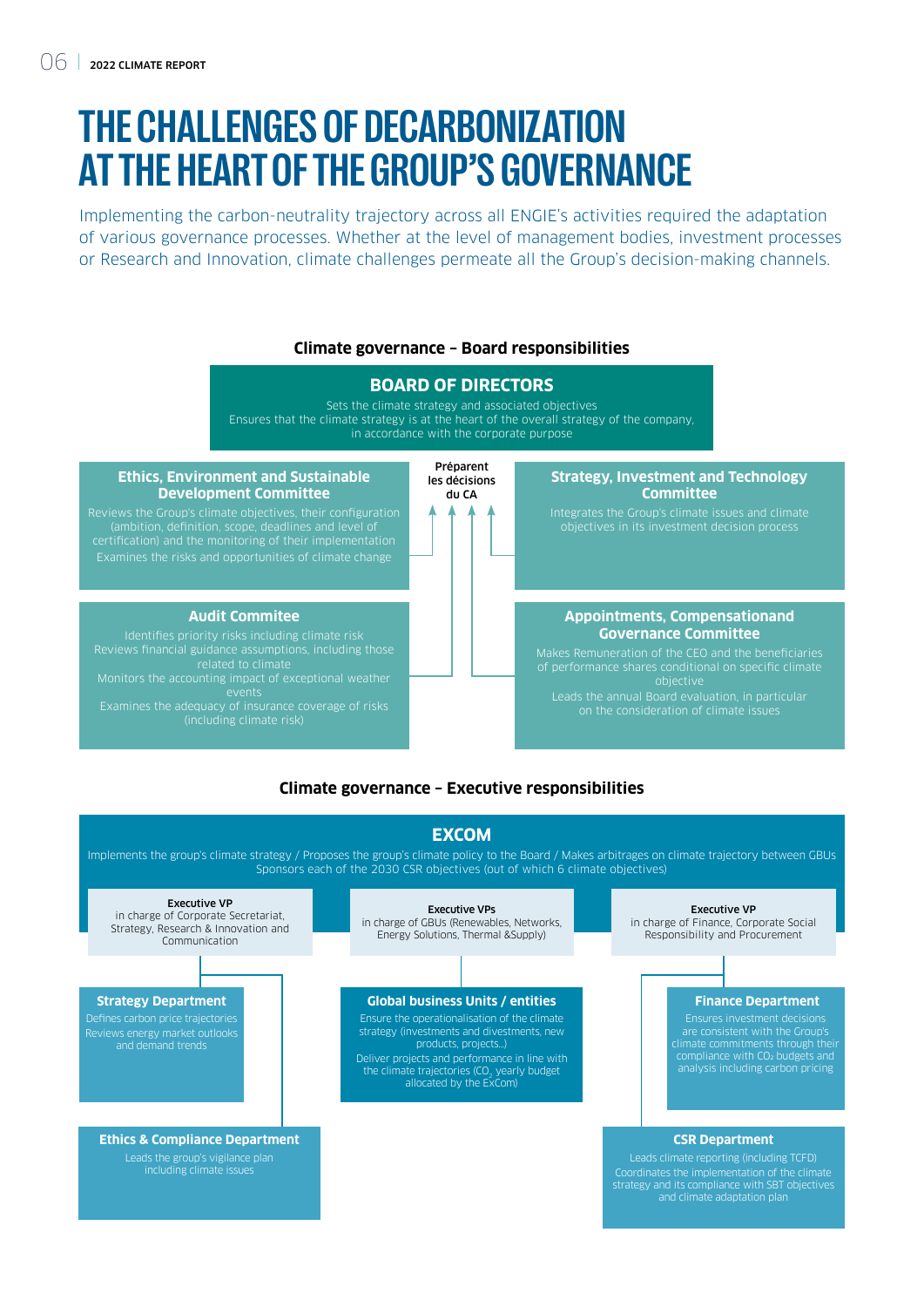#### **Management supervision as close as possible to decarbonization challenges**

#### **GOVERNANCE PROCESS DEDICATED TO NEW INVESTMENTS**

Ensuring the Group's medium-term financial plan is consistent with the its GHG emission reduction trajectory until 2030 Monitoring of GHG emissions at the Group's quarterly business reviews

#### **Compensation policies**

The compensation policies for senior managers and the Chief Executive Officer incorporate criteria related to the Group's climate objectives. The Chief Executive Officer's variable compensation is therefore partly dependent on meeting the objective of reducing CO<sub>2</sub> emissions related to energy production. For 2022, this objective represents 7.5% of the non-financial criteria of the annual variable portion and 10% of all criteria of the long-term variable incentive portion, the latter also comprising, at 5%, the objective of increasing the share of renewables in the Group's electricity mix capacities.

These two objectives also impact the long-term variable incentive portion of all the Group's executives and, more generally, the 7,000 beneficiaries of performance shares, in the same proportions as the Chief Executive Officer.

#### **Employee training**

Achieving climate objectives requires a high level of skill of current and future ENGIE employees. To support this transition, the Group has set up a comprehensive training course on the challenges of decarbonization: the Sustainability Academy. Through three in-house programs: Explorers, Front Runners and Masters, the academy is designed to clarify the Group's strategy, give it meaning and explore its business impacts. E-modules, podcasts, climate and biodiversity murals, challenges around sustainability and the learning expedition on carbon offsetting, many components of the training program were deployed in 2021 and will continue to be deployed in 2022.

In addition, the Group provides its teams with various training courses, from the general level (Energy Revolution towards Decarbonization, Sustainability with my customers) to the most specific (30 training modules on the solar sector). Furthermore, the first "100% Renewable Energies"Graduate Program was launched in summer 2020. It aims to attract young high-potential graduates who are passionate about renewable energy and provide them, at the beginning of their careers, with a cross-functional vision of the range of solutions offered by the Group and teach them how to work together within ENGIE.

#### **Sustainable and responsible financing**

The Group is one of the world's leading corporate issuers of green bonds with more than €14 bn of green bonds issued since 2014. In addition, the Group has incorporated margin adjustment mechanisms in its syndicated credit lines linked to compliance with annual  $CO<sub>2</sub>$  performance indicators.

#### **CLOSE MONITORING OF GHG EMISSIONS**

Ensuring each investment is consistent with the Group's GHG emission reduction trajectory

Taking into account carbon prices in investment decisions and long-term forecasts of energy prices

#### **Research & Innovation**

In addition to the skills acquired by all of the Group's employees, more than 500 employees from around the world contribute specifically to research and innovation in the areas of operational performance, technology integration, new solutions in strategic areas and technological disruptions. They focus their work as a priority on the zero-carbon transition, with large-scale solar power (especially bifacial), the decarbonization of urban heating and cooling networks, the large-scale underground storage of hydrogen and the liquefaction of hydrogen.

#### **Performance monitoring**

#### Climate performance tracked regularly:

The Group aims to report on its performance via a halfyearly publication offering high visibility on the progress of its climate strategy objectives. Through its publications, ENGIE provides details of its objectives for reducing greenhouse gas (GHG) emissions related to energy production and those concerning increases in the installed capacity of renewable energy. The Group reports annually on all objectives that are relevant to the implementation of its climate strategy.

#### Performance measured according to the best international benchmarks:

The Group has been responding to the CDP Climat questionnaire for many years: in 2021, ENGIE was rated A-. In addition, ENGIE is committed to communicating its climate risks according to the recommendations of the Task Force on Climate-related Financial Disclosures (TCFD), particularly within this report. Furthermore, a correlation table in line with the SASB reporting standard will be available on the Group's website after the publication of the 2021 Universal Registration Document and the Group's 2022 Integrated Report.

#### Transparent lobbying practices:

In 2021, ENGIE carried out a review of its membership of professional and industrial associations and conducted a detailed evaluation of the alignment of these associations with the objectives of the Paris Agreement. The evaluation document is available on the Group's website. The evaluation will be reviewed annually.